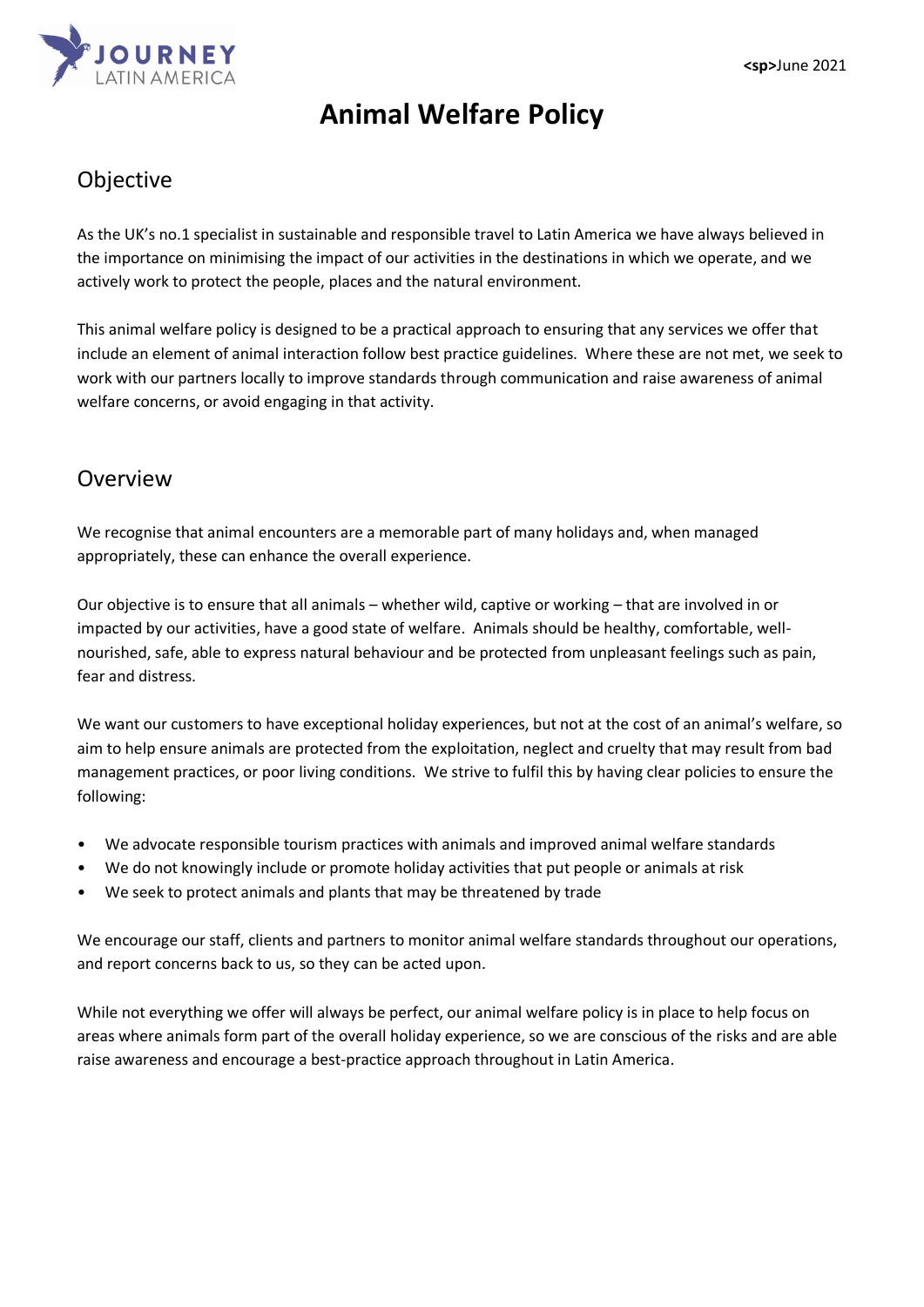# **Our Pledge**

As an animal-friendly company, we pledge:

## **1. Sharing responsible, animal-friendly customer experiences**

We will promote responsible tourism amongst our customers to enable them to be wildlife-friendly travellers and advocates.

We will provide our customers with responsible wildlife experiences where animals in the wild, at genuine sanctuaries or wildlife-friendly settings have the freedom and ability to exhibit a wide range of natural behaviours and visitors can observe them from a safe and respectful distance. Working and domestic animals will be well looked after in terms of both their physical and mental health.

We will not use images that promote activities that may be harmful to animals on our website, newsletters or printed materials.

## **2. Following a focussed and effective animal welfare policy**

We have designed, and will follow, a dedicated animal welfare policy for our business, which we will share with customers, overseas partners and staff. This incorporates:

- $\circ$  Ongoing reviews to identify and act upon animal welfare concerns within our portfolio.
- $\circ$  A time-bound plan to help protect animals by influencing changes, where needed, with local partners to improve the welfare of animals on all our holidays.

## **3. Encouraging local leadership:**

Journey Latin America encourages local leadership in tackling animal welfare concerns by engaging in dialogue with suppliers about our policy, which also forms part of our Memorandum of Understanding. Our partners on the ground are expected to spread awareness locally and take action where relevant, to ensure these principles are followed. An understanding of animal welfare bestpractice also forms part of our selection process for new suppliers.

## **4. Ensuring open and honest dialogue**

We aim to be open and transparent in our approach to animal welfare, to raise awareness of the issues and encourage best practice. We encourage our staff, clients and partners overseas to monitor animal welfare standards throughout our operations, and report concerns back to us so we can act.

## **5. Taking responsibility, with a dedicated point of contact:**

Our Customer Services team have responsibility as the first point of contact for highlighting and following up on areas of concern (email[: cs@journeylatinamerica.co.uk\)](mailto:cs@journeylatinamerica.co.uk). Where there are concerns, we will first engage in dialogue with our partners to try to raise standards, which we believe to be the most effective way of ensuring long-term improvements. If we do not feel sufficient changes have been made over a reasonable period of time, we will remove the product from sale.

## **6. Keeping animal welfare central to what we do:**

At Journey Latin America we are all passionate about being a responsible business – it is our love of the region's people and natural environments which motivates us to share this fantastic continent with others. All our staff believe in our Animal Welfare Policy and understand the role they can play in ensuring best practice, and it forms part of training for new staff.

Our approach to animal welfare is regularly reviewed and updates on an annual basis.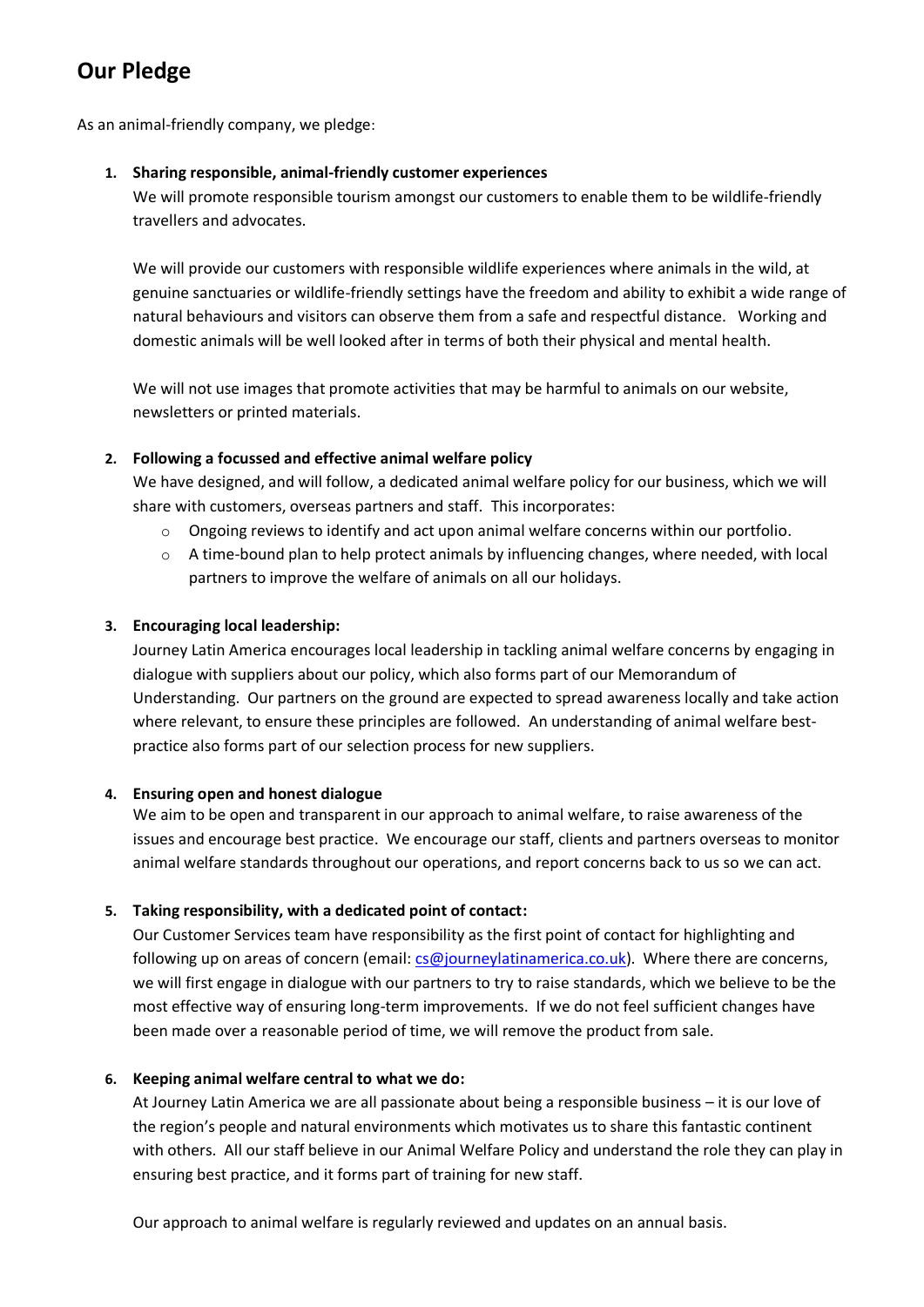## **Journey Latin America's Animal Interactions Review**

We have reviewed all our products and categorised all animal interactions into three types:

- Wild/free
- Captive
- Working animals

Here we have identified where there are areas of potential concern that need to be monitored or acted upon.

This audit will be reviewed annually to ensure our policy is up to date and considered for future product development. Next review: June 2022.

[For internal use: [F:\Sustainable Tourism\Animal Welfare\2021\Animal interactions audit 2021\]](Animal%20interactions%20audit%202021).

#### **Definitions:**

Journey Latin America recognises that there is a difference between wild and domesticated animals.

#### **Wild animals:**

Undomesticated animal species, including all organisms that usually grow or live wild in an area, without interacting with humans on a frequent or planned basis. We consider that all animals must be respected for their intrinsic value and that the best way to experience animals while on holiday is by seeing them in the wild.

#### **Captive animals**:

The welfare of wild animals is compromised in captivity and captivity is only acceptable when it is in the animal's best interests and the highest possible standards of care are given.

Tame animals in captivity, in contrast to domesticated animals, were once wild or have been born in captivity and their behaviour is conditioned so that they become tolerant of humans. They are not truly domesticated and remain genetically wild. Any wild animal which allows people to hold it, have a photo taken with it, ride it or simply stroke it will have been conditioned to do so. This process will always jeopardise the animal's welfare and is against our animal protection policy.

#### **Domesticated animals:**

Domesticated animals have been selectively bred and genetically adapted over generations to live alongside humans, and are genetically distinct from their wild ancestors or cousins. Animal domestication falls into three main groupings: domestication for companionship (dogs and cats), animals farmed for food (livestock such as sheep, cows, pigs etc), and working or draft animals (horses, donkeys, mules). While domestic animals are more used to human interactions, their welfare and protection is of equal importance to the other categories.

#### **Reporting concerns:**

Any reports or feedback from clients or staff on animal cruelty and substandard treatment will always be investigated by Journey Latin America and followed up with our suppliers and partners locally, with the aim to see standards improve.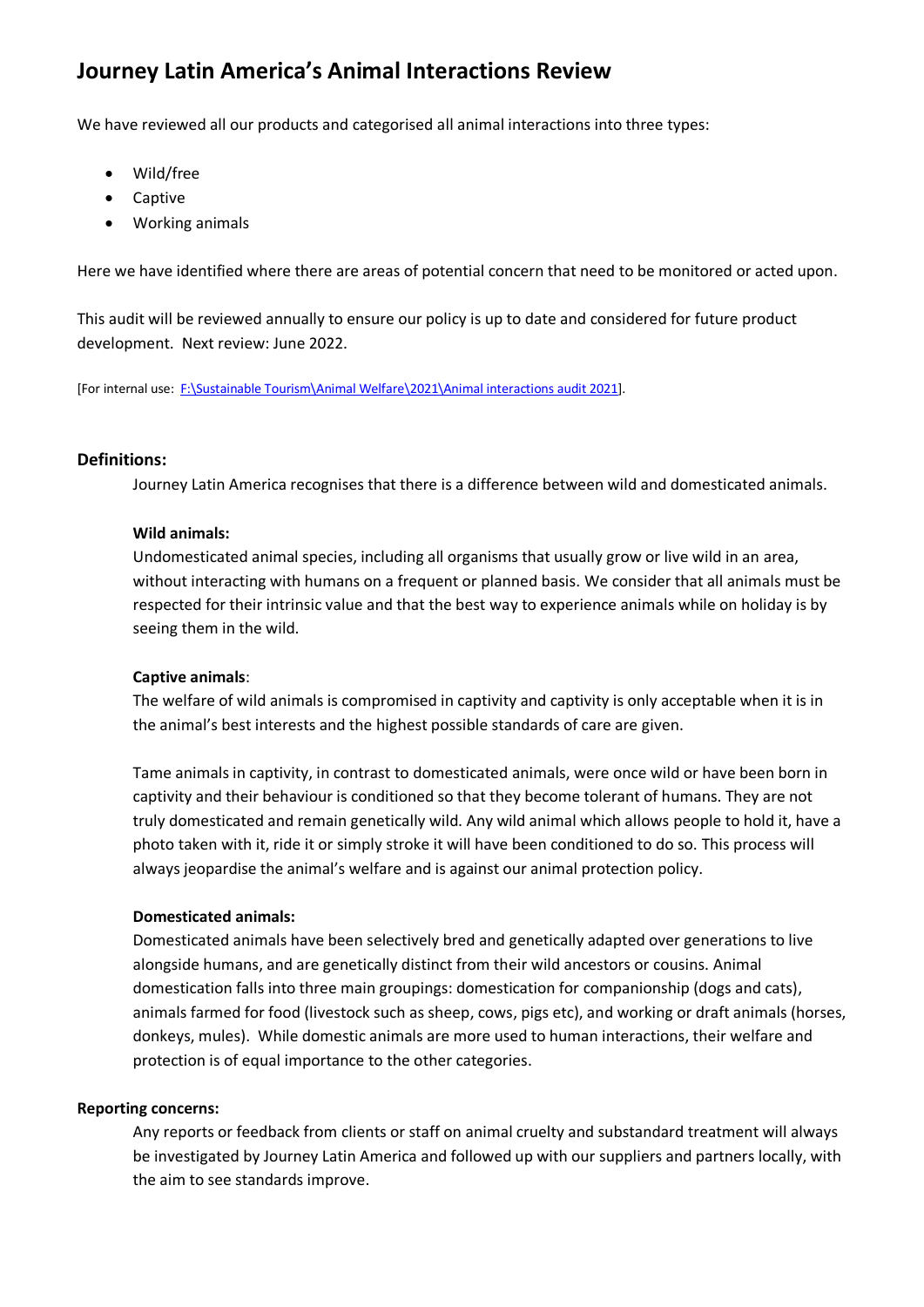# **Traveller Advice**

Our animal welfare policy aims to ensure animal encounters are managed appropriately and enrich the holiday experience. With that in mind, and in conjunction with animal welfare specialists Four Paws, below are some general tips for travellers to help ensure animal welfare is promoted on your trip.

## **Do**

- While travelling, make sure to enjoy wild animals in their natural habitat, rather than in captivity where possible, and only support genuine sanctuaries or conservation centres. If you are worried about an animal or institution – let us know as we will act upon it!
- Make sure that any domesticated animals, like mules or horses, that are ridden, are in good physical condition, well cared for, and provided with water and shade.
- Finally, do think about what you are eating or buying. Avoid buying souvenirs or products made from animals – often endangered species – and don't support cruel food practices like eating turtle eggs and wild animal meat trade.

## **Don't**

- Touch, hug, ride or take a photo with a wild animal, as it is likely to have suffered from some form of cruelty to make that possible – or at the very least cause distress to the animal.
- Feed wild animals, or support the use of animals to solicit money from tourists e.g. animal shows and performances, selfie photo opportunities, or animals killed for consumption or souvenirs.
- Don't put yourself at risk! Wild animal species are unpredictable and direct contact with such species poses a high risk to people.

## **Ten tips to help protect animals while travelling**

## **1. Photos**

Photograph wildlife in the wild and while respecting their space. Don't support businesses that interact too closely with wild animals or charge for photos with animals.

## **2. Look, but don't touch**

Wild animals aren't pets looking for belly scratches. Holding or petting wildlife is never kind to the animal despite your best intentions. Close contact with wild animals could cause harm to their environment or to the animals themselves. And for your safety, this goes for stray or feral animals too.

## **3. Feeding animals**

Feeding wild animals harms their ability to find food naturally and teaches them to get dangerously close to humans – so is discouraged.

## **4. Animal care (sanctuaries or working animals)**

Sometimes, you'll see animals in sanctuaries, farms or zoos that are substandard. If you are worried about the welfare of these animals, report it immediately to Journey Latin America, our local operator, or report it on Red Flag[: www.bornfree.org.uk/raise-the-red-flag.](http://www.bornfree.org.uk/raise-the-red-flag) A true sanctuary does not breed animals, allow public contact with animals, and cares for the animals for the rest of their lives.

## **5. Animals in entertainment or shows**

Please don't support cruel animal exhibits or shows like circuses, performances with marine mammals or any kind of show that involves wild animal performances. These animals are kept in inappropriate conditions and their performances are the result of dubious training methods based on domination or, at worst, based on violence. Please don't support this torture. Avoid making fun of animals and understand that they are sentient beings who deserve our respect and compassion.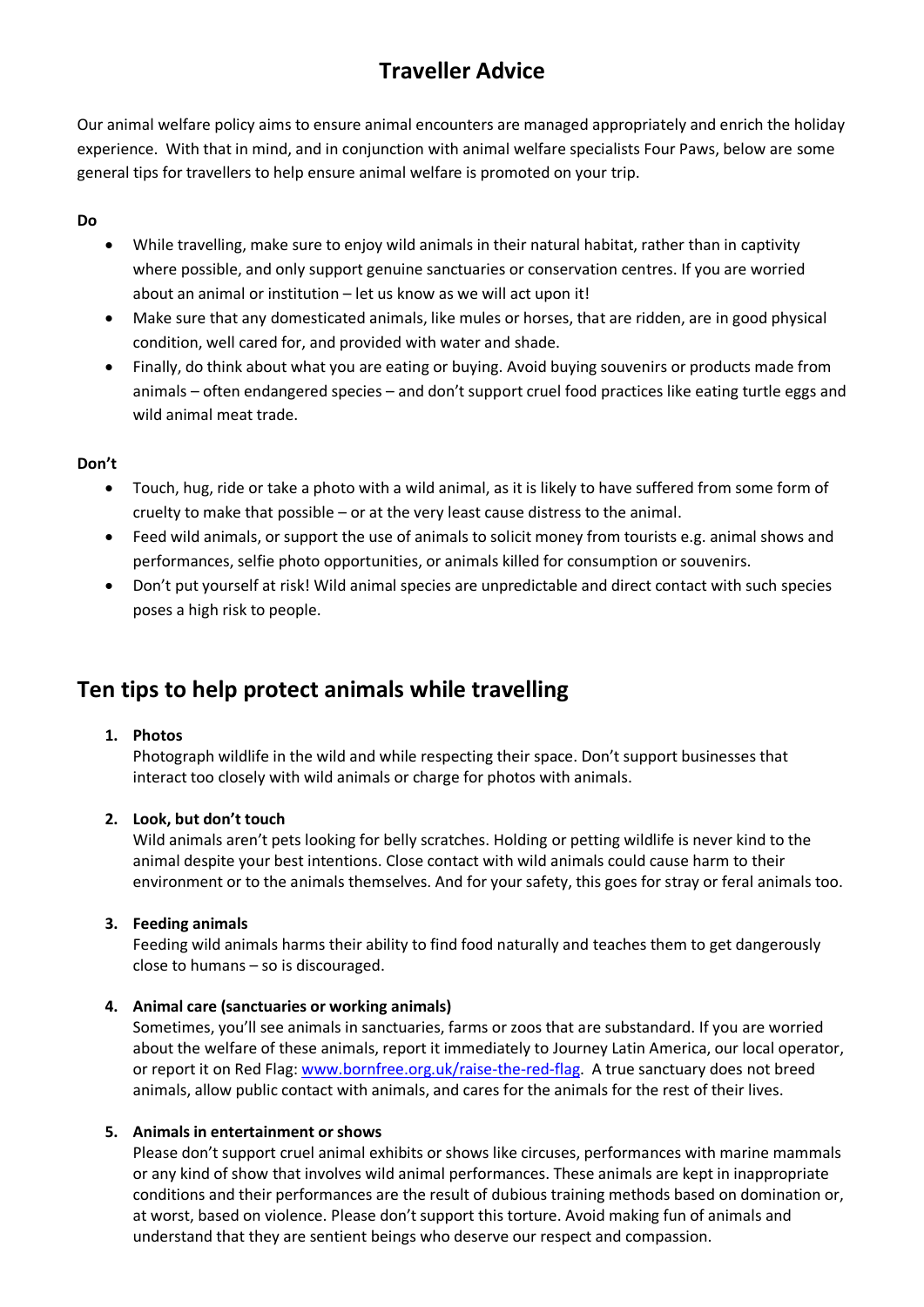#### **6. Animal products or trinkets**

Do not buy trinkets or souvenirs made from animal parts. The illegal trade in wildlife parts and products can include items made with exotic leathers and fur, ivory and ornamental objects, food items, and traditional medicines. Buying these products encourages animal exploitation and poaching of animals from the wild. Products from endangered species are illegal and if detected by customs you can be fined.

#### **7. Poaching and trophy hunting**

It goes without saying that if you are an animal lover, you probably do not support trophy hunting. The killing of wild animals for sport is cruel and unnecessary. Enjoy animals in the wild where they belong, and support companies that offer eco-tourism trips or non-invasive photo safaris.

#### **8. Working animals**

Working mules and horses are commonplace in some countries. If you encounter those that are bred for work and are in doubt that these animals are well cared for, please report it immediately to Journey Latin America or our local operator.

## **9. Health and safety**

It's important when you are abroad that you are aware and take care in the presence of animals. Many strays and wild animals are fearful of humans and if approached, handled or attacked, they can pose a real threat to you and your health. Rabies is a serious issue in some countries and can be transferred to humans. If bitten, wash the wound with soap and water, and seek medical attention immediately.

#### **10. Eating Out**

In some countries wild animals, or those we consider our companions, can be found on the menu. These animals, such as dogs and cats, endure immense cruelty and barbaric treatment to end up on a plate, and in some cases could even be people's stolen pets. There are also risks to your health and diseases, or even poison, that can be present in the meat, as a result of improper slaughter practises or hygiene. Avoid eating at places, including street vendors, that sell wild animal or domestic animal meat, including bush meat or endangered species, such as shark fins, whale and turtle meat.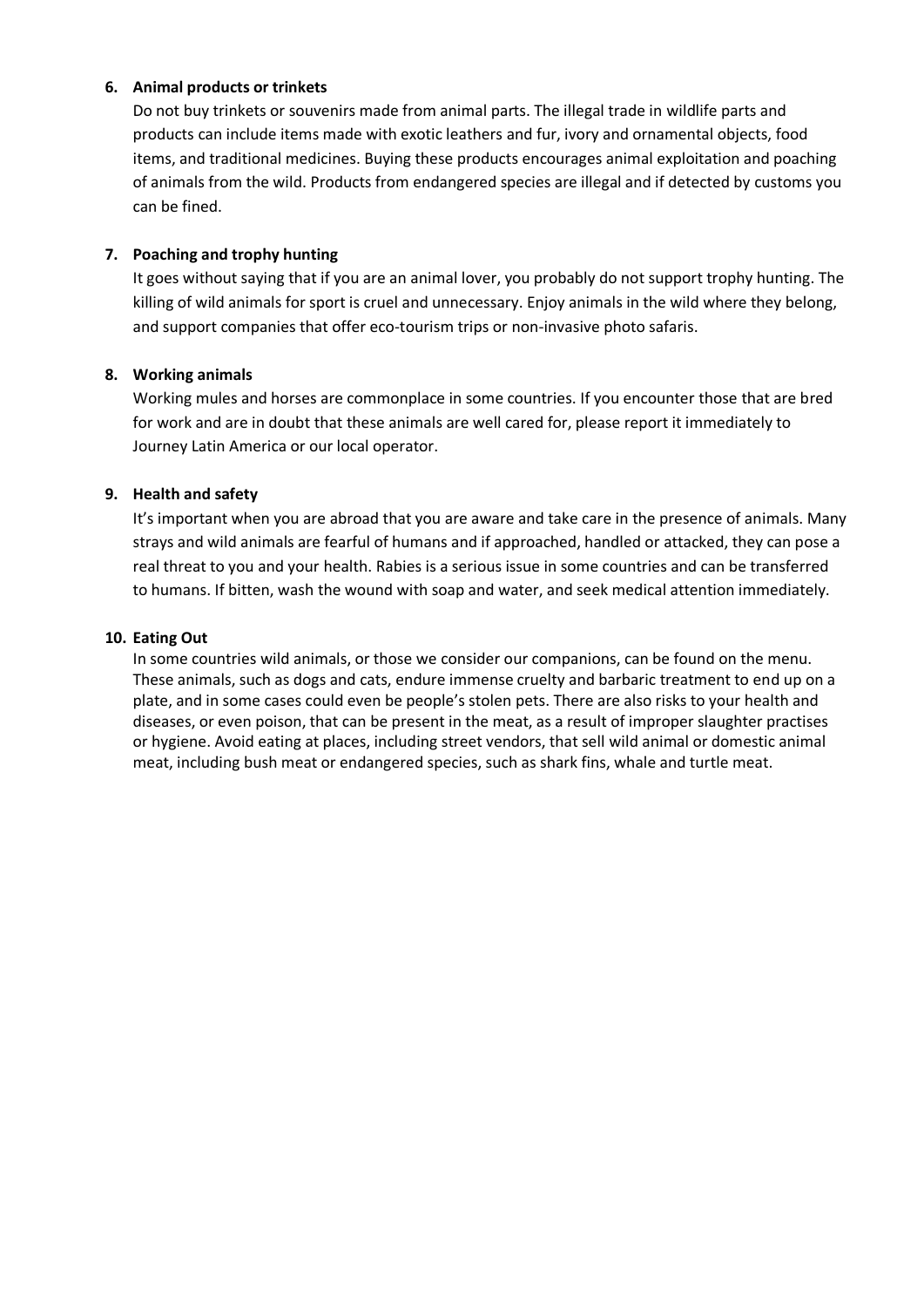## **Supplier communication – MOU**

## **Animal welfare Good Practice Guidelines**

- 1. Working Animals (Equidae Horses, Donkeys, Mules)
- 2. Captive Animals
- 3. Wild Animals

Journey Latin America will only work with suppliers if the animals under their care have the highest possible welfare in line with the Five Domains of Animal Welfare:

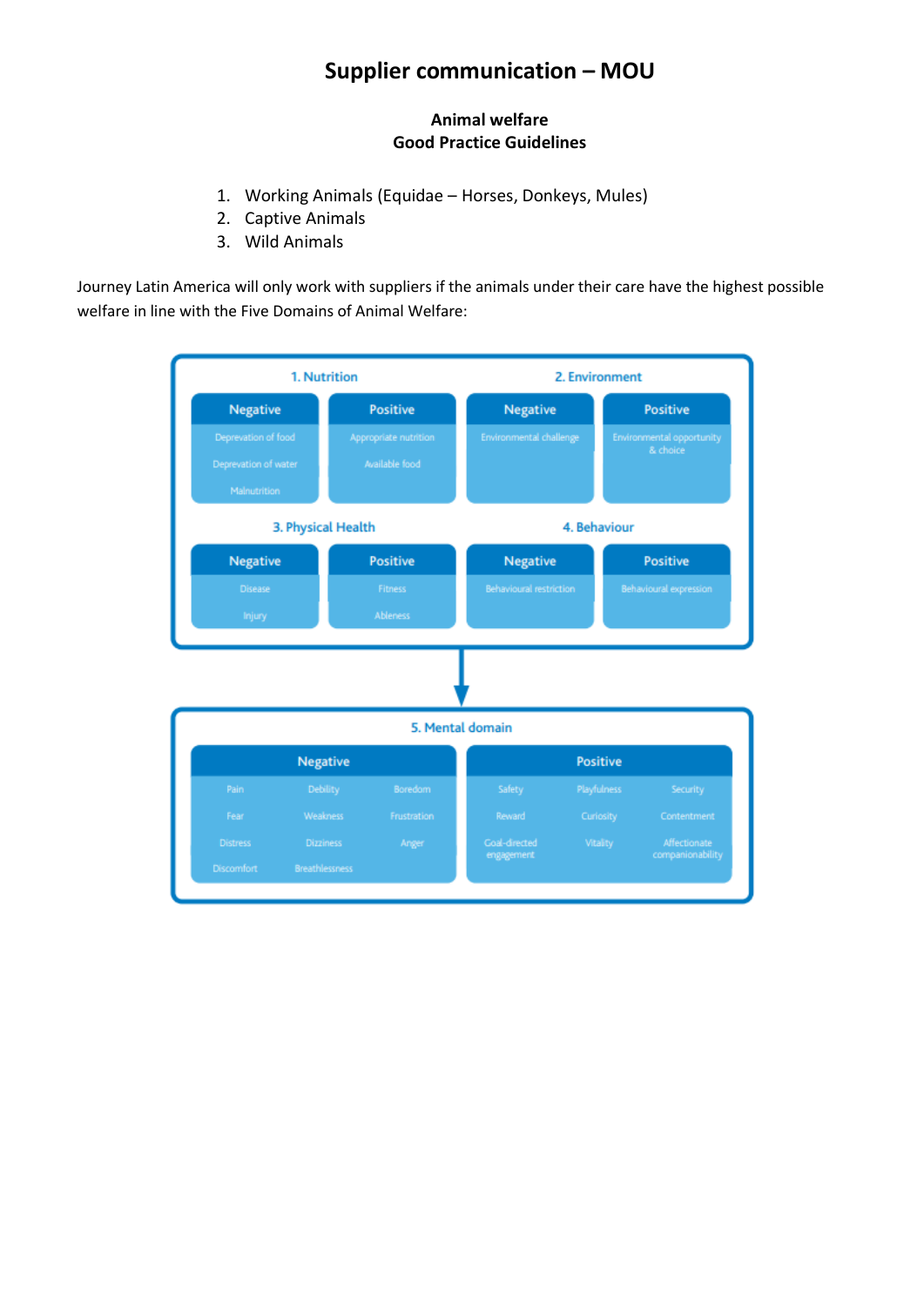## 1. **Working Animals – Animal Welfare – Good Practice Guidelines** (Equidae – Horses, Donkeys, Mules)

#### Nutrition

- Offer water continuously during rest, and multiple times/throughout the day.
- Use clean water buckets and water
- Feed small amounts often; mostly fibrous foods, concentrates and fats/oils suitable for equine. Allow animals to eat undisturbed and when at rest.
- Feed from a clean ground.
- Ensure a suitable forage/cereal ratio, where the cereal has a high fibre content

#### Environment

- Clean, free from hazards and a well-ventilated resting place.
- Protection from weather extremes (hot, cold, wind, rain).
- Animal can move its legs, body and neck. Tethering and hobbling is discouraged. If tethered, this should be for short periods and the animal should be able to walk, lie down and stand up without putting tension on the tether, and reach basic resources, like feed and water. Tethered animals should be regularly monitored.
- Dry areas and space to stand and lie down; porous, drainable and non-slippery flooring; clean, comfortable bedding.
- Opportunities to interact or see other, familiar equids.
- Stables or shelters should not be overcrowded all animals should be able to sufficiently avoid others and still access food, water, and thermal comfort.

#### Physical Health

- Owners practice preventative care, for example, cleaning feet, grooming, wiping eyes, fly control.
- Owners are aware of where they can get veterinary support and seek treatment promptly in case of injury or disease.
- Regular routine veterinary checks, which should include teeth care, checks of general body condition and hoof care.
- Animals under three years of age, ill or injured, or in the last trimester of pregnancy are not working.
- Waste matter and old food is removed from the enclosure and is stored away from grazing and housing. It is disposed of responsibly, according to local legislation.
- Animals have been vaccinated and owners keep a record of vaccinations.
- Access to shade and other means to minimise the effects of heat stress. Sufficient time to rest periods between working periods.

#### Behaviour

- Using animals that are alert, agreeable to being handled or ridden.
- Animals accept the weight of a rider/load and are able to start, stop and move easily.
- Calm handling.
- Animals are given opportunities to express comfort behaviours: mutual grooming, rolling, scratching, play, vocalising.
- Year-round, daily access to the outdoors; given the opportunity to exercise off-tether and to socially interact with other animals.
- Mare and foal should be kept together until the foal is naturally weaned (at approximately one year old).

#### Mental State

- One person riding at a time, matching size to that of the animal and balanced weight when riding. The maximum load should not exceed 15-20% of the animal's body weight.
- Owners/drivers practise calm handling and show a positive bond with the animals (animals don't avoid or shy away from their touch).
- Walk the animal slowly and patiently over difficult terrain such as stones, hard and dusty surfaces, steep hills and winding steps.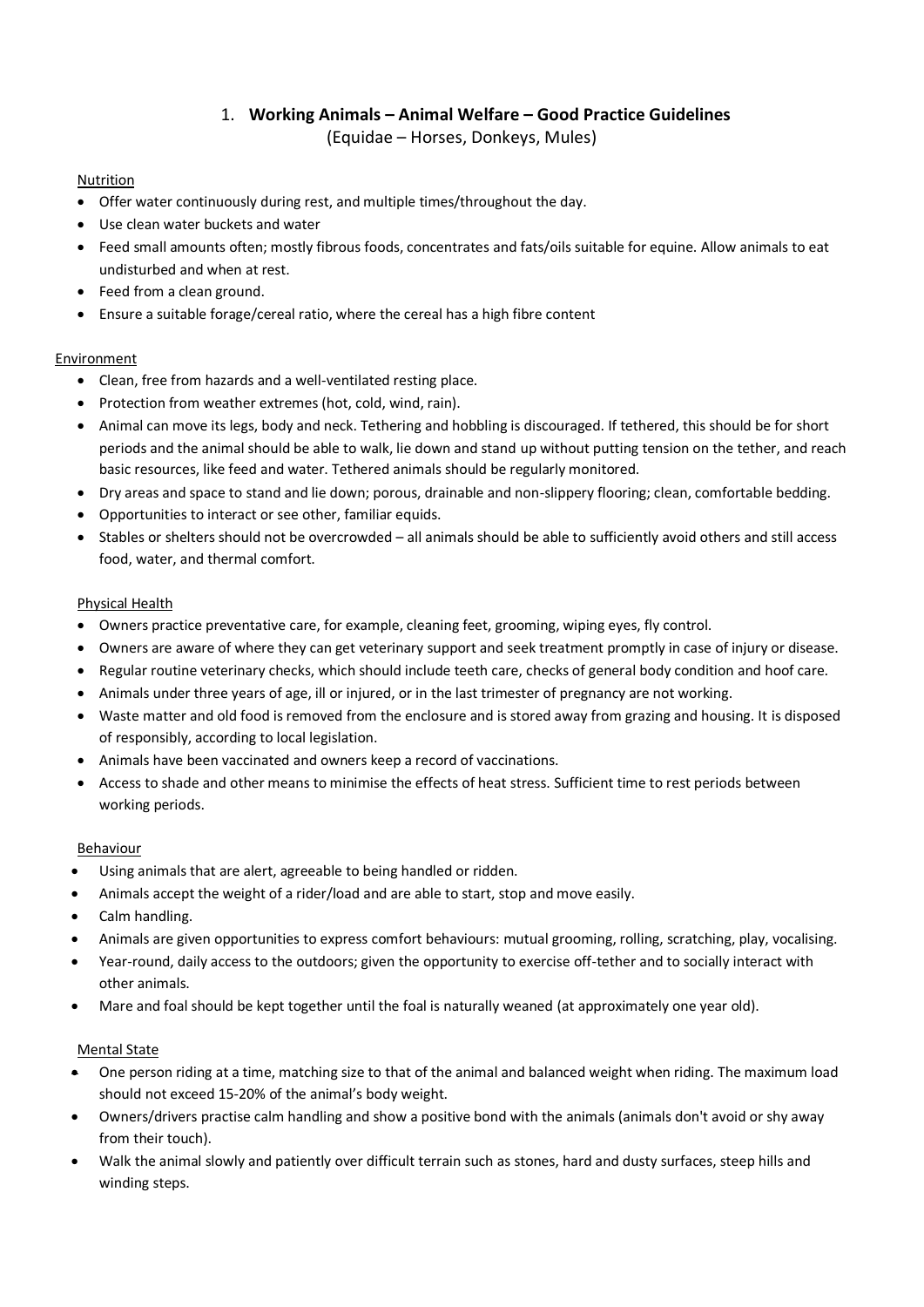## 2. **Captive Animals - Animal welfare - Good Practice Guidelines**

#### Nutrition

- All animals have unrestricted daily access to adequate and clean drinking water in line with their species-specific needs.
- All animals are provided access to food that is adequate in quality, amount and variety for the species, the captive environment and the individual animals' needs. Feeding routines should be species-specific, mentally stimulating and encourage natural behaviours.

#### **Environment**

- In captivity, enclosures are environmentally complex, including natural substrate, structures, shelter and environmental enrichment, in order to encourage a normal and diverse behavioural repertoire.
- All animals should be able to access shelter and a climatic environment suitable for their species specific needs and seek privacy from view.
- In captivity, enclosures are clean, hygienic, free of excessive artificial noise such as visitor or speaker noise, and well maintained (for example, devoid of excessive faeces, urine or rotting food, litter, not waterlogged, not infested with vermin etc.)

#### Physical Health

- The facility has access to a vet, either employed or externally contracted, who is knowledgeable and experienced in the health and welfare of the relevant animals.
- There is a policy not to surgically modify the skin, tissues, teeth or bone structure of animals, and not to sedate animals, unless it is for the purpose of genuine medical treatment or improved welfare, and always under the guidance of an appropriately trained vet.
- Complete, accurate animal stock-lists, veterinary records and any appropriate licences or permits should be up-todate and available for inspection. The required paperwork should be in place for all animals.

#### Behaviour

- In captivity, enclosures (including pools) or methods used to contain the animals for temporary periods, allow all the animals to move and exercise freely, and to maintain sufficient distance from other animals in case of conflict.
- Depending on their species-specific and seasonal needs, animals should have the opportunity to interact regularly with other members of their species. Animals should not be prematurely separated from their young.
- Any training of animals should never involve punishment or food deprivation.

#### Mental State

- Regular checks are made on social grouping and environment to ensure positive mental states. Any prolonged distress, frustration or boredom in animals can result in abnormal behaviour, psychological disorders or premature death.
- Animals should be allowed to move and exercise freely; they should not be restrained.
- Positive indicators of welfare such as play behaviour, social affiliation and exploration should be encouraged wherever possible.

#### Unacceptable practices

- Animal breeding or commercial trade in sanctuaries and orphanages.
- Any tourist holding of, or photo opportunity with, wild animals where the animal does not have the choice of terminating the interaction or moving away.

• Performances or tourist interactions involving animals where training involves punishment or food deprivation, causes the animal fear, injury or distress, or the tasks are not based on normal behaviour.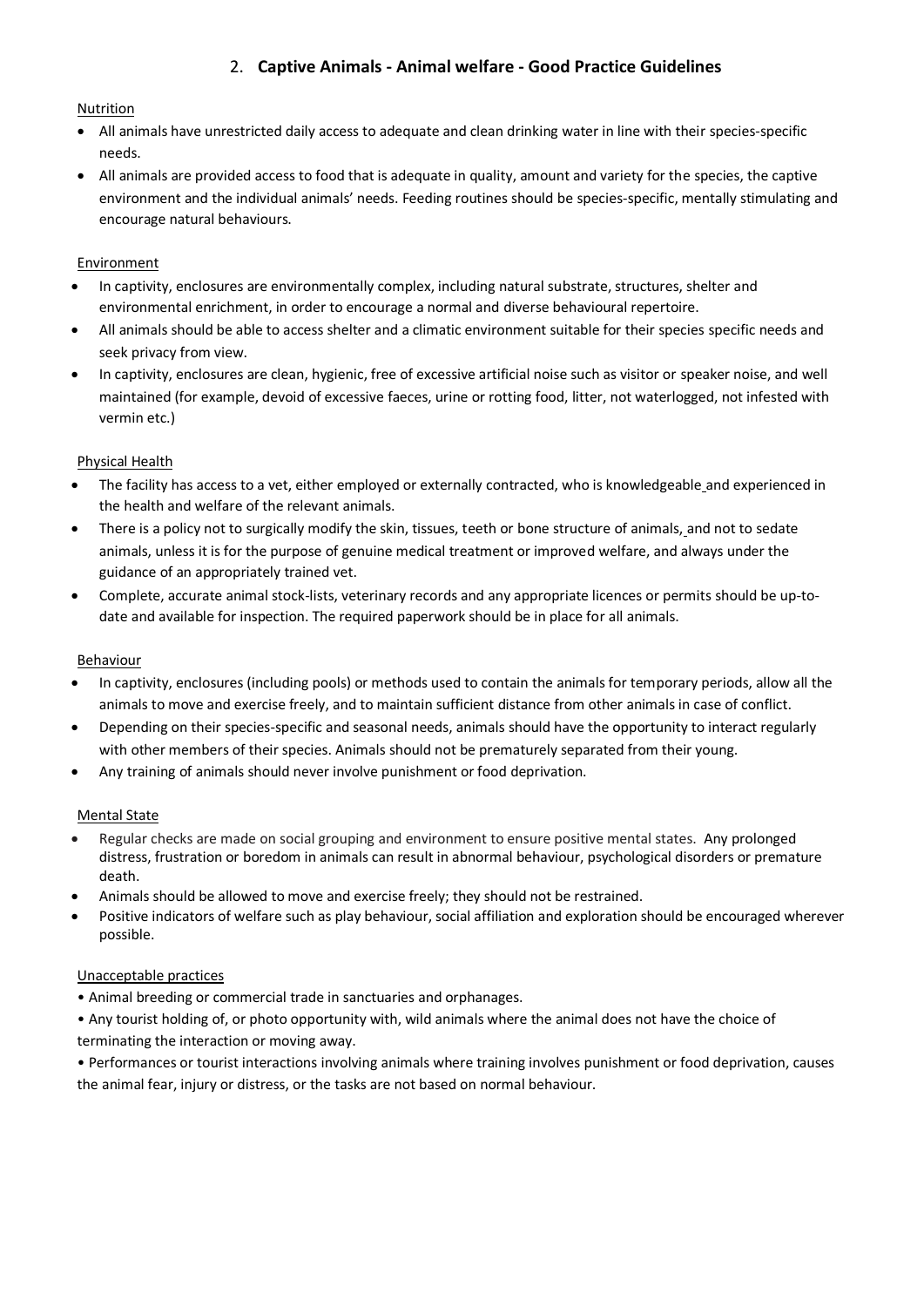## 3. **Wild Animals - Animal welfare - Good Practice Guidelines**

- Wildlife viewing suppliers should be recognised and, where appropriate, licensed and inspected by the responsible body in their country of operation.
- The suppliers should be able to demonstrate a good understanding of the potential negative impacts and risks of their activities and demonstrate how they actively work to minimise them.
- Tourists should be accompanied during all wildlife viewing activities by well-trained, well-equipped, and appropriately qualified leaders/guides, accredited by a recognised professional body (where one exists).
- Certification on its own is not sufficient; guides should have good local knowledge of the area, its wildlife and the typical activity of wildlife. Suppliers should independently assess their guides' knowledge and conduct.
- Viewing groups should be an appropriate size for the activity and the species being viewed to minimise disturbance.
- Suppliers should give clear safety guidance to customers and have robust emergency procedures that are tested and updated regularly to deal with incidents involving attacks by wild animals.
- Suppliers conducting wildlife viewing in remote areas should have radio communications and/or satellite phones and have access to medical personnel and emergency evacuation as appropriate to the location.

#### Wildlife viewing behavioural protocol

- Viewing groups should keep a sufficient distance from wild animals so their natural behaviour is not disturbed. If animals appear disturbed, then the approach is too close. These distances will vary depending on species and circumstances, for example, whether animals are with their young; their visibility and habitat type, wind direction. Guides should be alert to signs of distress or aggression and act appropriately, usually by withdrawing.
- Wildlife should be approached at an oblique angle, not head on, as this is seen as a direct threat.
- Wildlife should never be crowded, nor boxed in.
- Animals showing avoidance tactics (moving away) should never be pursued.
- When close to wildlife, noise and sudden movements should be kept to an absolute minimum (even in vehicles) in order to avoid alarming animals.
- Extra care should be taken when approaching wildlife with young so that parents and their offspring are never separated.
- Breeding sites should be observed from a distance, for example, nests, dens, burrows.
- Playback tapes of animal sounds should not be used to attract animals for easy viewing. This can displace animals from their natural territories or trigger competitive reactions, affecting their survival success.
- Wildlife should never be fed or touched; voluntary free contact between humans (tourists or guides) and wildlife should be actively discouraged.
- Guides should actively promote public education about the conservation of the species and habitats being viewed.
- Guides should actively educate tourists about the threats to the wildlife and environment they are viewing, and about purchasing items made from threatened and endangered wild animal products.

#### Specific modes of wildlife viewing

#### Vehicle

- Vehicles should approach wildlife slowly and go no closer than 25m.
- No more than five (and ideally no more than three) vehicles should view an animal for a prolonged period.
- Drivers should keep to speed limits in wildlife areas, and drive slower in poor conditions and at night.

## On Foot

- Guides escorting tourists viewing wildlife on foot need specialised training for the specific risks associated with this activity.
- Where the experience involves dangerous wildlife, two professionally trained staff should accompany customers. They should be qualified and equipped to look after customers in an emergency situation.
- Groups should be small to maintain safety and to reduce the impact on the environment
- Different walking routes (except boardwalks and managed trails) should be used to avoid repeatedly trampling vegetation. Routes should be carefully laid to minimise impacts on the wildlife and habitats.
- All participants should be properly briefed on responsible conduct and given clear safety guidance before commencing the walk.